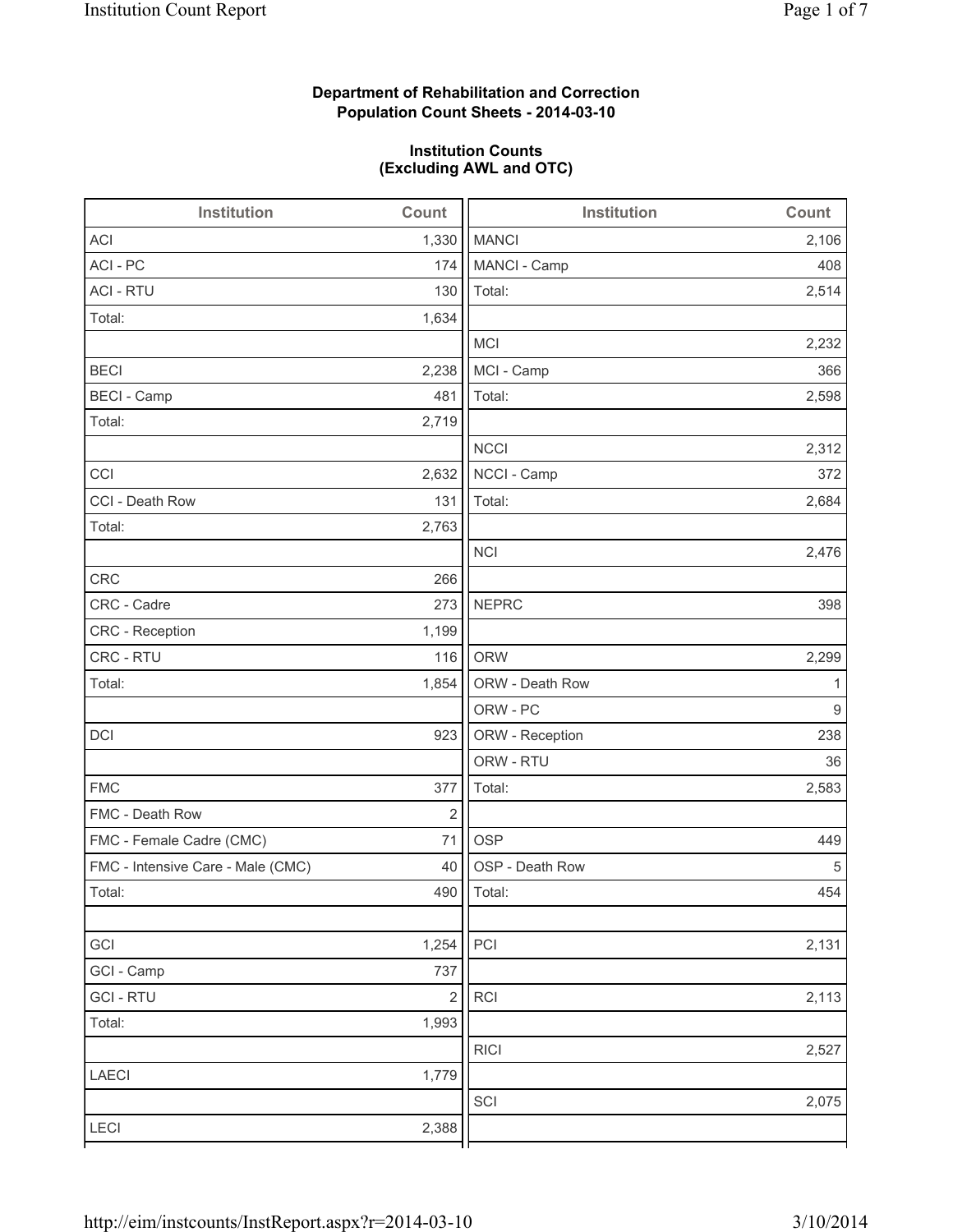| LECI - Camp              | 173   | <b>SOCF</b> |                          | 1,110  |
|--------------------------|-------|-------------|--------------------------|--------|
| Total:                   | 2,561 | SOCF - RTU  |                          | 68     |
|                          |       | Total:      |                          | 1,178  |
| <b>LOCI</b>              | 2,264 |             |                          |        |
|                          |       | <b>TCI</b>  |                          | 1,111  |
| <b>LORCI</b>             | 142   | TCI - Camp  |                          | 430    |
| LORCI - Cadre            | 232   | Total:      |                          | 1,541  |
| <b>LORCI - Reception</b> | 1,027 |             |                          |        |
| Total:                   | 1,401 | <b>TOCI</b> |                          | 1,043  |
| <b>MACI</b>              | 1,003 | <b>WCI</b>  |                          | 1,330  |
| MACI - Minimum           | 1,388 | WCI - RTU   |                          | 50     |
| MACI - Youth             | 18    | Total:      |                          | 1,380  |
| Total:                   | 2,409 |             |                          |        |
|                          |       |             | <b>Total Population:</b> | 50,485 |

\* The Total Population includes 37 Offenders with Reason Codes 30 & 31.

\*\* The Total Population includes 28 Offenders with Reason Code 0A.

#### **Male Population by Security Level (Include AWL and Exclude OTC)**

| <b>Security Level</b>  |                   | <b>Body</b> | <b>AWL</b> | $(-OTC)$ | <b>Total</b> |
|------------------------|-------------------|-------------|------------|----------|--------------|
| Total Level 5          |                   | 107         | 3          |          | 109          |
| Total Level 4          |                   | 1,743       | 10         | 9        | 1,744        |
| Total Level 3          |                   | 11.375      | 129        | 104      | 11,400       |
| Total Level 2          |                   | 17,346      | 212        | 146      | 17,412       |
| Total Level 1          |                   | 15,722      | 191        | 123      | 15,790       |
| <b>Total Death Row</b> |                   | 138         | 0          | $\Omega$ | 138          |
|                        | <b>Total Male</b> | 46,431      | 545        | 383      | 46,593       |

#### **Female Population by Institution (Include AWL and Exclude OTC)**

|                          | $(110100 \text{ A})$ |            |          |              |
|--------------------------|----------------------|------------|----------|--------------|
| Institution              | <b>Body</b>          | <b>AWL</b> | $(-OTC)$ | <b>Total</b> |
| DCI                      | 923                  | 14         | 11       | 926          |
| <b>FMC</b>               | 6                    | 4          |          | 9            |
| FMC - Female Cadre (CMC) | 71                   | 0          |          | 71           |
| <b>NEPRC</b>             | 398                  | 12         | 9        | 401          |
| <b>ORW</b>               | 2,299                | 57         | 34       | 2,322        |
| ORW - Death Row          |                      | 0          | 0        |              |
| ORW - PC                 | 9                    | $\Omega$   | $\Omega$ | 9            |
| ORW - Reception          | 238                  |            | $\Omega$ | 239          |
| ORW - RTU                | 36                   | 0          | 0        | 36           |
|                          |                      |            |          |              |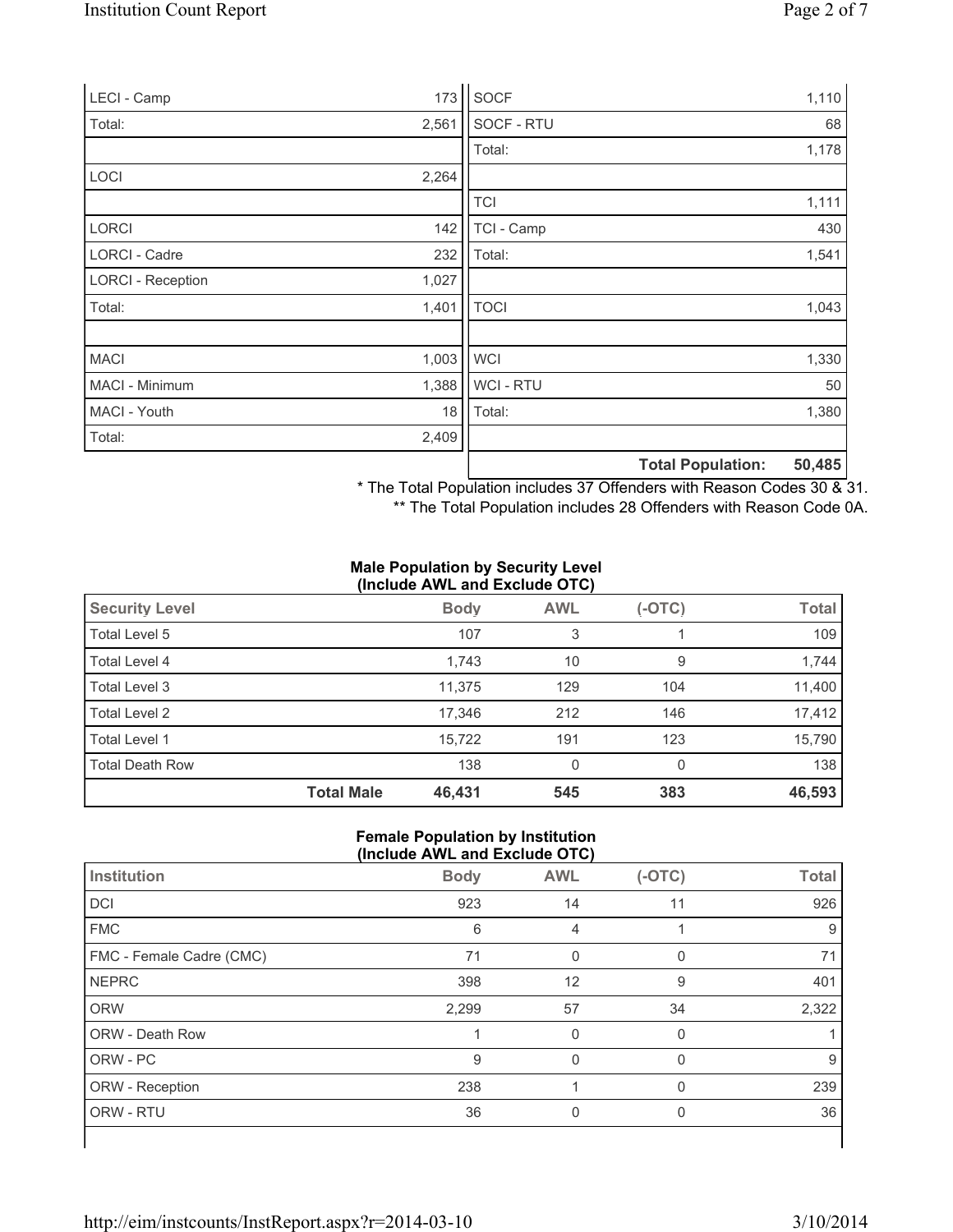| <b>Total Female</b>      | 3,981  | 88  | 55  | $1,014$ |
|--------------------------|--------|-----|-----|---------|
| <b>Total Population:</b> | 50.412 | 633 | 438 | 50,607  |

#### **Male Population by Institution: Security Level 5 (Include AWL and Exclude OTC)**

| Institution |                      | <b>Body</b> | <b>AWL</b> | $(-OTC)$ | Total |
|-------------|----------------------|-------------|------------|----------|-------|
| <b>OSP</b>  |                      | 102         |            |          | 102   |
| <b>SOCF</b> |                      | G           |            |          | 5     |
| <b>TOCI</b> |                      |             |            |          |       |
|             | <b>Total Level 5</b> | 107         |            |          | 109   |

## **Male Population by Institution: Security Level 4 (Include AWL and Exclude OTC)**

| Institution              |                      | =<br><b>Body</b> | . ,<br><b>AWL</b>   | $(-OTC)$            | <b>Total</b>              |
|--------------------------|----------------------|------------------|---------------------|---------------------|---------------------------|
| ACI                      |                      | $\mathbf{1}$     | $\mathsf{O}\xspace$ | $\mathsf{O}\xspace$ | 1                         |
| ACI - PC                 |                      | 3                | $\mathbf 0$         | $\mathsf{O}\xspace$ | $\mathsf 3$               |
| <b>BECI</b>              |                      | $\mathbf 1$      | $\mathsf{O}\xspace$ | $\mathsf{O}\xspace$ | 1                         |
| CRC                      |                      | $\,$ 6 $\,$      | $\mathsf 0$         | $\mathsf{O}\xspace$ | $\,6\,$                   |
| CRC - Reception          |                      | $\,$ 6 $\,$      | $\mathsf 0$         | $\mathsf{O}\xspace$ | $\,6\,$                   |
| CRC - RTU                |                      | $\overline{c}$   | $\mathsf 0$         | $\mathsf 0$         | $\sqrt{2}$                |
| <b>FMC</b>               |                      | $\mathbf{1}$     | $\mathsf{O}\xspace$ | $\mathbf 0$         | 1                         |
| LAECI                    |                      | 3                | $\mathsf{O}\xspace$ | $\mathsf 0$         | $\ensuremath{\mathsf{3}}$ |
| <b>LECI</b>              |                      | 28               | $\mathsf{O}\xspace$ | $\mathsf 0$         | 28                        |
| LOCI                     |                      | $\overline{2}$   | $\mathsf 0$         | $\mathbf 0$         | $\mathbf 2$               |
| LORCI                    |                      | $\mathbf 1$      | $\mathsf{O}\xspace$ | $\mathsf{O}\xspace$ | 1                         |
| <b>LORCI - Reception</b> |                      | 1                | 1                   | $\mathbf{1}$        | 1                         |
| <b>MANCI</b>             |                      | 38               | $\mathsf{O}\xspace$ | $\mathsf{O}\xspace$ | 38                        |
| $\sf NCI$                |                      | $\mathbf{1}$     | $\mathsf{O}\xspace$ | $\mathsf{O}\xspace$ | 1                         |
| <b>OSP</b>               |                      | 340              | $\mathbf{1}$        | $\mathbf{1}$        | 340                       |
| PCI                      |                      | 1                | $\mathsf{O}\xspace$ | $\mathsf{O}\xspace$ | 1                         |
| <b>RCI</b>               |                      | 26               | $\mathsf 0$         | $\mathsf{O}\xspace$ | 26                        |
| SOCF                     |                      | 1,044            | $\sqrt{5}$          | $\overline{5}$      | 1,044                     |
| SOCF - RTU               |                      | 56               | $\mathsf 0$         | $\mathsf{O}\xspace$ | 56                        |
| <b>TCI</b>               |                      | $\overline{7}$   | $\mathsf{O}\xspace$ | $\mathbf 0$         | $\overline{7}$            |
| <b>TOCI</b>              |                      | 170              | $\sqrt{2}$          | $\mathbf{1}$        | 171                       |
| <b>WCI</b>               |                      | $\overline{2}$   | $\mathbf{1}$        | $\mathbf{1}$        | $\overline{2}$            |
| <b>WCI - RTU</b>         |                      | 3                | $\mathsf{O}\xspace$ | $\mathsf{O}\xspace$ | $\mathfrak{S}$            |
|                          | <b>Total Level 4</b> | 1,743            | 10                  | $\overline{9}$      | 1,744                     |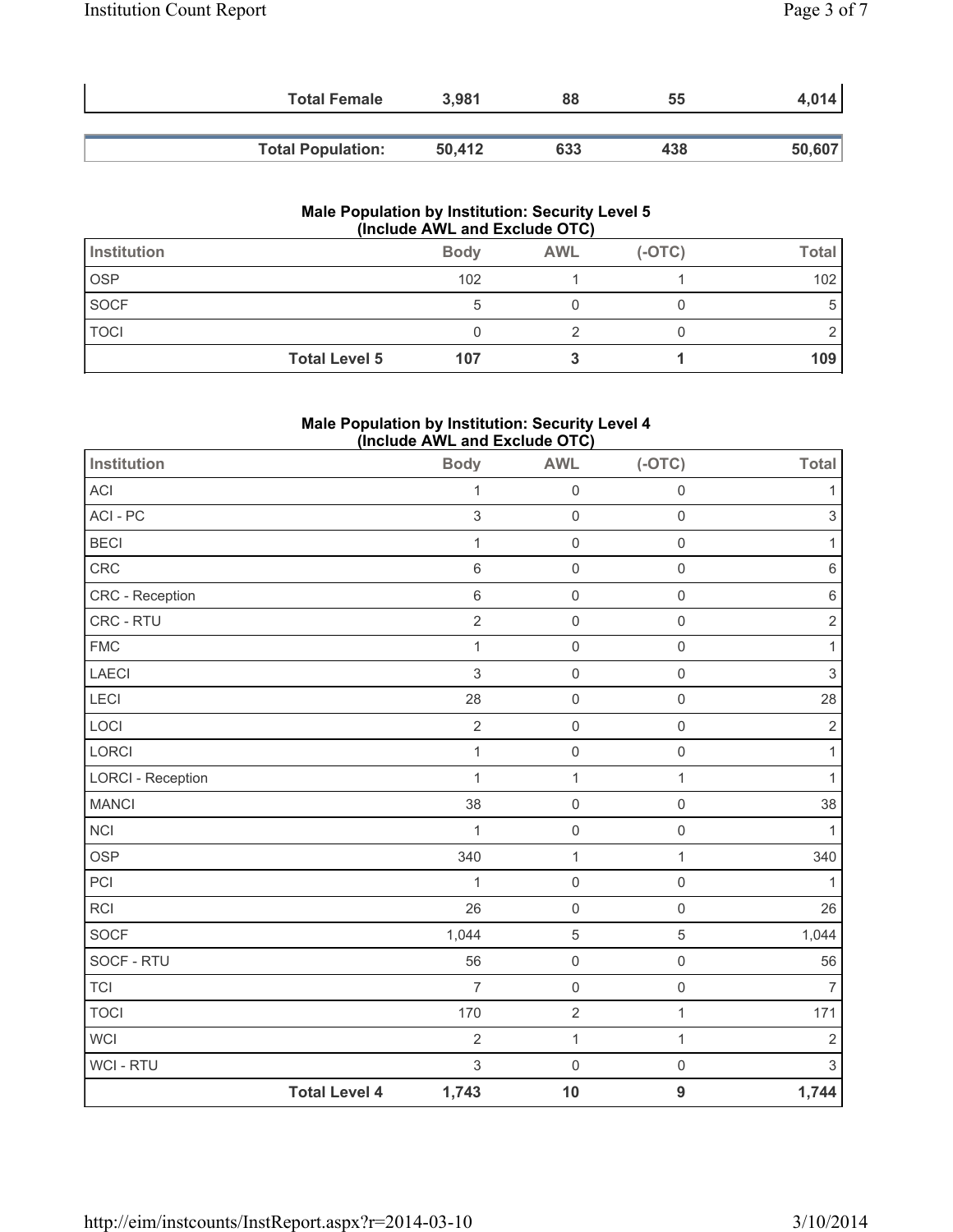| Institution                       | (iliciude Avvic aliu Exclude OTO)<br><b>Body</b> | <b>AWL</b>               | $(-OTC)$            | <b>Total</b>              |
|-----------------------------------|--------------------------------------------------|--------------------------|---------------------|---------------------------|
| ACI                               | 22                                               | $\mathsf 0$              | $\mathsf{O}\xspace$ | 22                        |
| ACI-PC                            | 84                                               | $\mathsf{O}\xspace$      | $\mathsf{O}\xspace$ | 84                        |
| <b>BECI</b>                       | 12                                               | $\mathsf{O}\xspace$      | $\mathsf 0$         | 12                        |
| CCI                               | $\overline{7}$                                   | $\sqrt{2}$               | $\sqrt{2}$          | $\overline{7}$            |
| CRC                               | 47                                               | $10$                     | $\sqrt{5}$          | 52                        |
| CRC - Cadre                       | 219                                              | $\mathsf 0$              | $\mathsf{O}\xspace$ | 219                       |
| <b>CRC</b> - Reception            | 771                                              | $\,6\,$                  | $\sqrt{5}$          | 772                       |
| CRC - RTU                         | 85                                               | $\mathsf{O}\xspace$      | $\mathsf 0$         | 85                        |
| <b>FMC</b>                        | 12                                               | $\mathsf 0$              | $\mathsf 0$         | 12                        |
| FMC - Intensive Care - Male (CMC) | $\,6\,$                                          | $\mathsf 0$              | $\mathsf{O}\xspace$ | $\,6\,$                   |
| GCI                               | $\mathbf{1}$                                     | $\overline{2}$           | $\overline{2}$      | $\mathbf{1}$              |
| <b>LAECI</b>                      | 6                                                | $\mathsf 0$              | $\mathsf{O}\xspace$ | $\,6\,$                   |
| <b>LECI</b>                       | 2,264                                            | 19                       | 16                  | 2,267                     |
| LOCI                              | $\ensuremath{\mathsf{3}}$                        | $\mathsf 0$              | $\mathsf 0$         | $\ensuremath{\mathsf{3}}$ |
| LORCI                             | 36                                               | $\overline{\mathcal{I}}$ | 6                   | 37                        |
| LORCI - Cadre                     | 214                                              | $\mathsf 0$              | $\mathsf{O}\xspace$ | 214                       |
| <b>LORCI - Reception</b>          | 442                                              | 17                       | 14                  | 445                       |
| <b>MACI</b>                       | 5                                                | $\mathsf{O}\xspace$      | $\mathsf{O}\xspace$ | $\,$ 5 $\,$               |
| MACI - Youth                      | $\overline{4}$                                   | $\mathsf 0$              | $\mathsf 0$         | 4                         |
| <b>MANCI</b>                      | 1,965                                            | 21                       | 19                  | 1,967                     |
| MCI                               | $\overline{7}$                                   | $\mathsf 0$              | $\mathsf 0$         | $\overline{7}$            |
| <b>NCCI</b>                       | $10$                                             | $\mathsf 0$              | $\mathsf{O}\xspace$ | $10$                      |
| <b>NCI</b>                        | 14                                               | $\mathsf{O}\xspace$      | $\mathsf{O}\xspace$ | 14                        |
| <b>OSP</b>                        | $\mathbf{1}$                                     | $\mathsf{O}\xspace$      | $\mathsf 0$         | $\mathbf{1}$              |
| PCI                               | 49                                               | $\overline{4}$           | $\mathbf 1$         | 52                        |
| RCI                               | 1,883                                            | 18                       | 15                  | 1,886                     |
| <b>RICI</b>                       | $\sqrt{5}$                                       | $\mathsf 0$              | $\mathsf{O}\xspace$ | $\,$ 5 $\,$               |
| SCI                               | $\mathbf{1}$                                     | $\mathbf{1}$             | $\mathbf{1}$        | $\mathbf{1}$              |
| <b>SOCF</b>                       | 61                                               | $\mathsf{O}\xspace$      | $\mathsf{O}\xspace$ | 61                        |
| SOCF - RTU                        | 12                                               | $\mathsf 0$              | $\mathsf{O}\xspace$ | 12                        |
| <b>TCI</b>                        | 1,004                                            | $11$                     | $10$                | 1,005                     |
| TCI - Camp                        | $\mathbf 1$                                      | $\mathsf{O}\xspace$      | $\mathsf 0$         | $\mathbf{1}$              |
| <b>TOCI</b>                       | 833                                              | $\sqrt{5}$               | $\overline{4}$      | 834                       |
| <b>WCI</b>                        | 1,245                                            | $\,6\,$                  | $\overline{4}$      | 1,247                     |
| <b>WCI - RTU</b>                  | 44                                               | $\mathsf 0$              | $\mathsf{O}\xspace$ | 44                        |
| <b>Total Level 3</b>              | 11,375                                           | 129                      | 104                 | 11,400                    |

#### **Male Population by Institution: Security Level 3 (Include AWL and Exclude OTC)**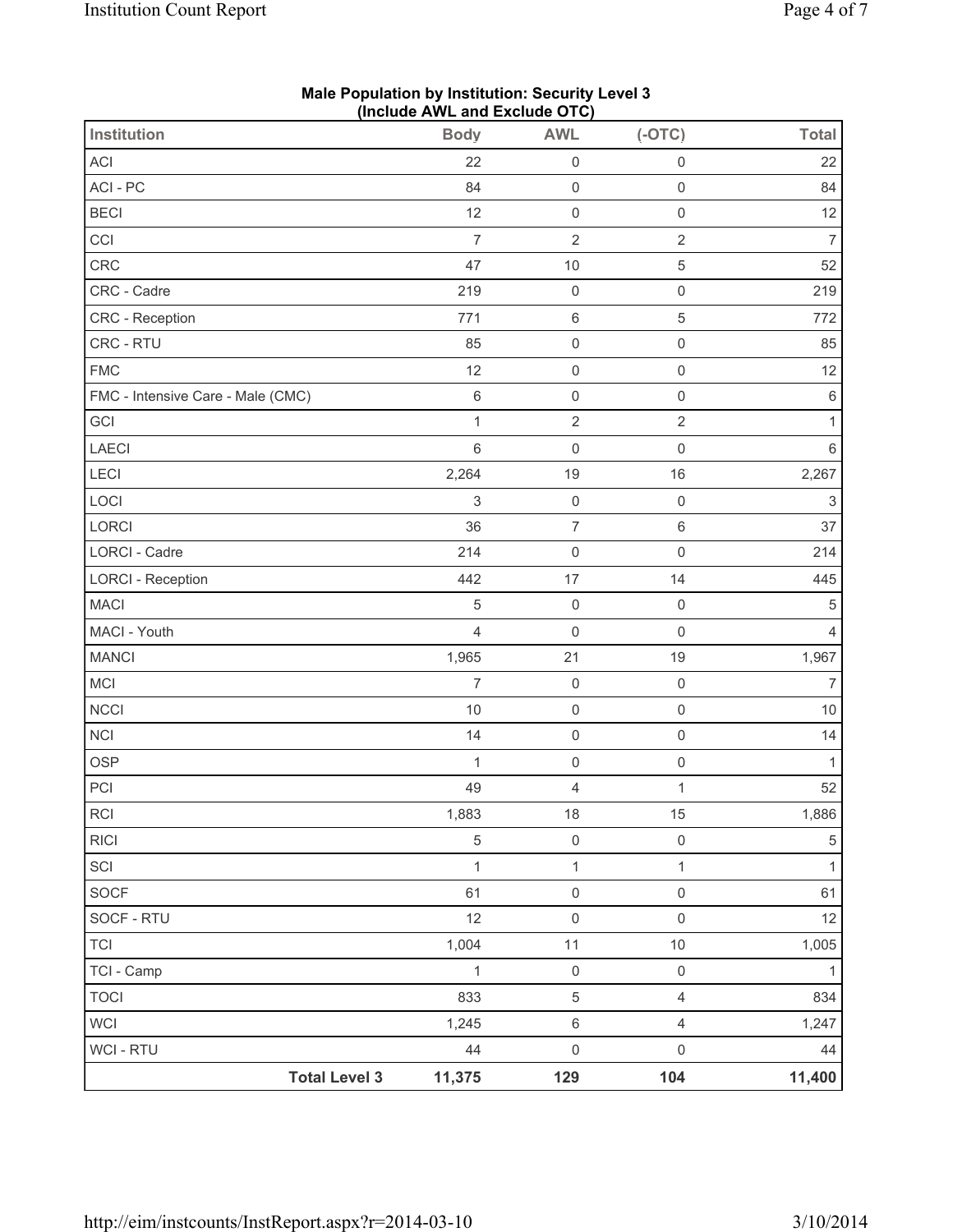|  |  |  | (Include AWL and Exclude OTC) |  |
|--|--|--|-------------------------------|--|
|--|--|--|-------------------------------|--|

| Institution                       | <b>Body</b>               | <b>AWL</b>                | $(-OTC)$                  | <b>Total</b>              |
|-----------------------------------|---------------------------|---------------------------|---------------------------|---------------------------|
| <b>ACI</b>                        | 579                       | 4                         | $\sqrt{2}$                | 581                       |
| ACI - PC                          | 60                        | $\mathsf{O}\xspace$       | $\mathsf 0$               | 60                        |
| <b>ACI - RTU</b>                  | 83                        | $\mathsf{O}\xspace$       | $\mathsf 0$               | 83                        |
| <b>BECI</b>                       | 1,498                     | 15                        | 10                        | 1,503                     |
| CCI                               | 1,793                     | $10$                      | $\overline{7}$            | 1,796                     |
| CRC                               | 90                        | $\ensuremath{\mathsf{3}}$ | $\ensuremath{\mathsf{3}}$ | 90                        |
| CRC - Cadre                       | 41                        | $\mathsf 0$               | $\mathsf 0$               | 41                        |
| CRC - Reception                   | 257                       | $\,6\,$                   | $\overline{4}$            | 259                       |
| CRC - RTU                         | 23                        | $\mathsf{O}\xspace$       | $\mathsf 0$               | 23                        |
| <b>FMC</b>                        | 15                        | $\mathsf 0$               | $\mathsf{O}\xspace$       | 15                        |
| FMC - Intensive Care - Male (CMC) | 23                        | $\mathsf 0$               | $\mathsf 0$               | 23                        |
| GCI                               | 771                       | $\overline{7}$            | $\overline{4}$            | 774                       |
| GCI - Camp                        | $\mathbf{1}$              | $\mathsf{O}\xspace$       | $\mathsf{O}\xspace$       | 1                         |
| LAECI                             | 1,323                     | 30                        | 23                        | 1,330                     |
| LECI                              | 77                        | $\mathsf 0$               | $\mathsf{O}\xspace$       | 77                        |
| LOCI                              | 1,081                     | 13                        | $\,6\,$                   | 1,088                     |
| LORCI                             | 60                        | 3                         | $\sqrt{2}$                | 61                        |
| <b>LORCI - Cadre</b>              | 9                         | $\mathsf 0$               | $\mathsf{O}\xspace$       | 9                         |
| <b>LORCI - Reception</b>          | 302                       | 11                        | $\boldsymbol{9}$          | 304                       |
| <b>MACI</b>                       | 998                       | $\overline{7}$            | $\sqrt{5}$                | 1,000                     |
| MACI - Youth                      | 14                        | $\mathsf{O}\xspace$       | $\mathsf{O}\xspace$       | 14                        |
| <b>MANCI</b>                      | 90                        | $\mathbf{1}$              | 1                         | 90                        |
| MCI                               | 1,757                     | 23                        | 14                        | 1,766                     |
| MCI - Camp                        | $\overline{2}$            | $\mathsf{O}\xspace$       | $\mathbf 0$               | $\overline{2}$            |
| <b>NCCI</b>                       | 1,572                     | 18                        | 15                        | 1,575                     |
| <b>NCI</b>                        | 1,769                     | 31                        | 26                        | 1,774                     |
| PCI                               | 799                       | 8                         | $\mathbf{1}$              | 806                       |
| RCI                               | 204                       | $\mathbf{1}$              | $\mathsf{O}\xspace$       | 205                       |
| <b>RICI</b>                       | 785                       | $\overline{4}$            | $\sqrt{2}$                | 787                       |
| SCI                               | 1,094                     | 15                        | $10$                      | 1,099                     |
| <b>TCI</b>                        | 50                        | $\mathbf{1}$              | $\mathbf{1}$              | 50                        |
| <b>TOCI</b>                       | 40                        | $\mathbf{1}$              | $\mathbf{1}$              | 40                        |
| WCI                               | 83                        | $\mathsf 0$               | $\mathsf 0$               | 83                        |
| WCI - RTU                         | $\ensuremath{\mathsf{3}}$ | $\mathsf{O}\xspace$       | $\mathsf{O}\xspace$       | $\ensuremath{\mathsf{3}}$ |
| <b>Total Level 2</b>              | 17,346                    | 212                       | 146                       | 17,412                    |

**Male Population by Institution: Security Level 1 (Include AWL and Exclude OTC)** 

 $\mathbf{I}$